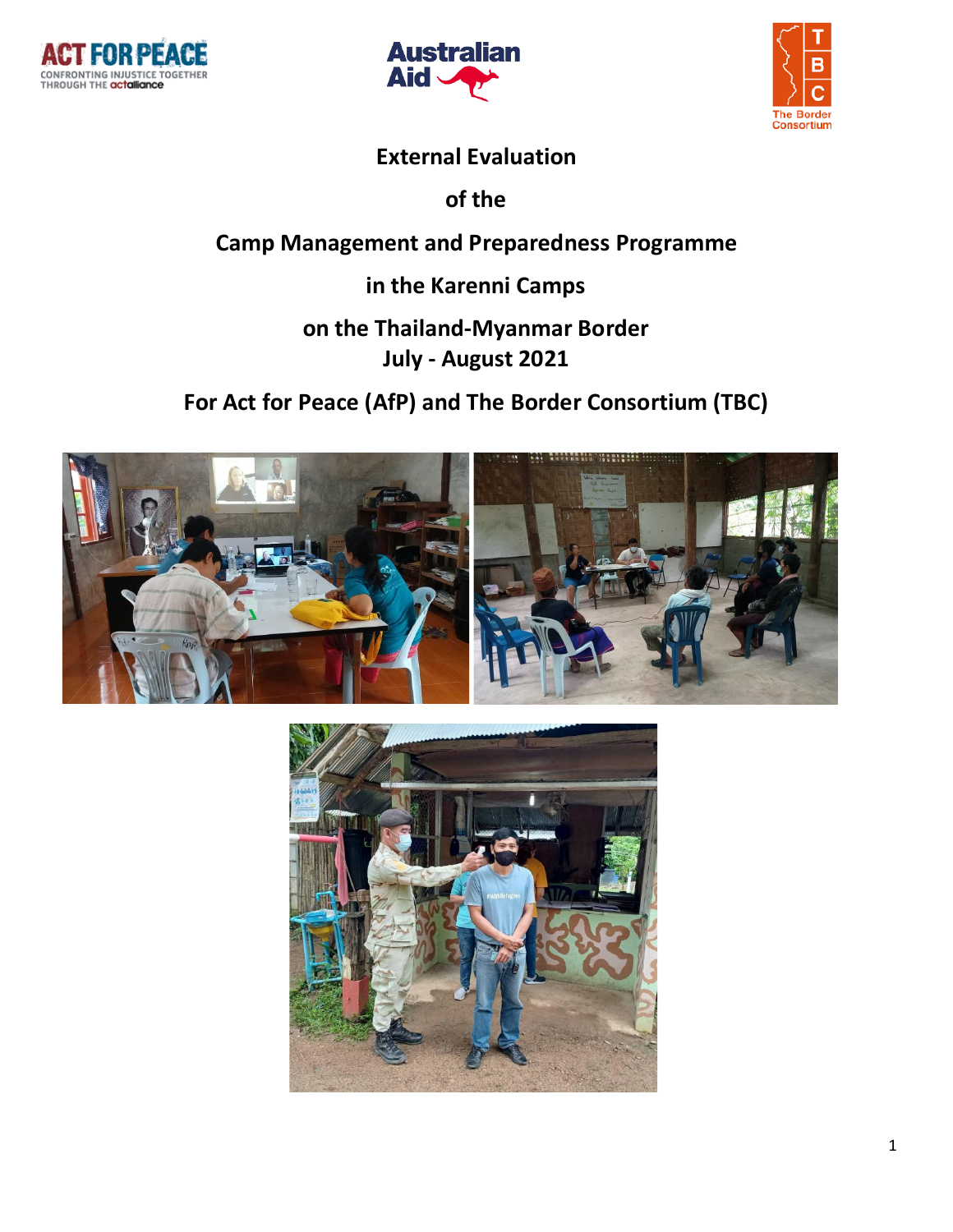#### **Disclaimer**

This publication has been funded by the Australian Government through the Department of Foreign Affairs and Trade. The views expressed in this publication are the author's alone and are not necessarily the views of the Australian Government.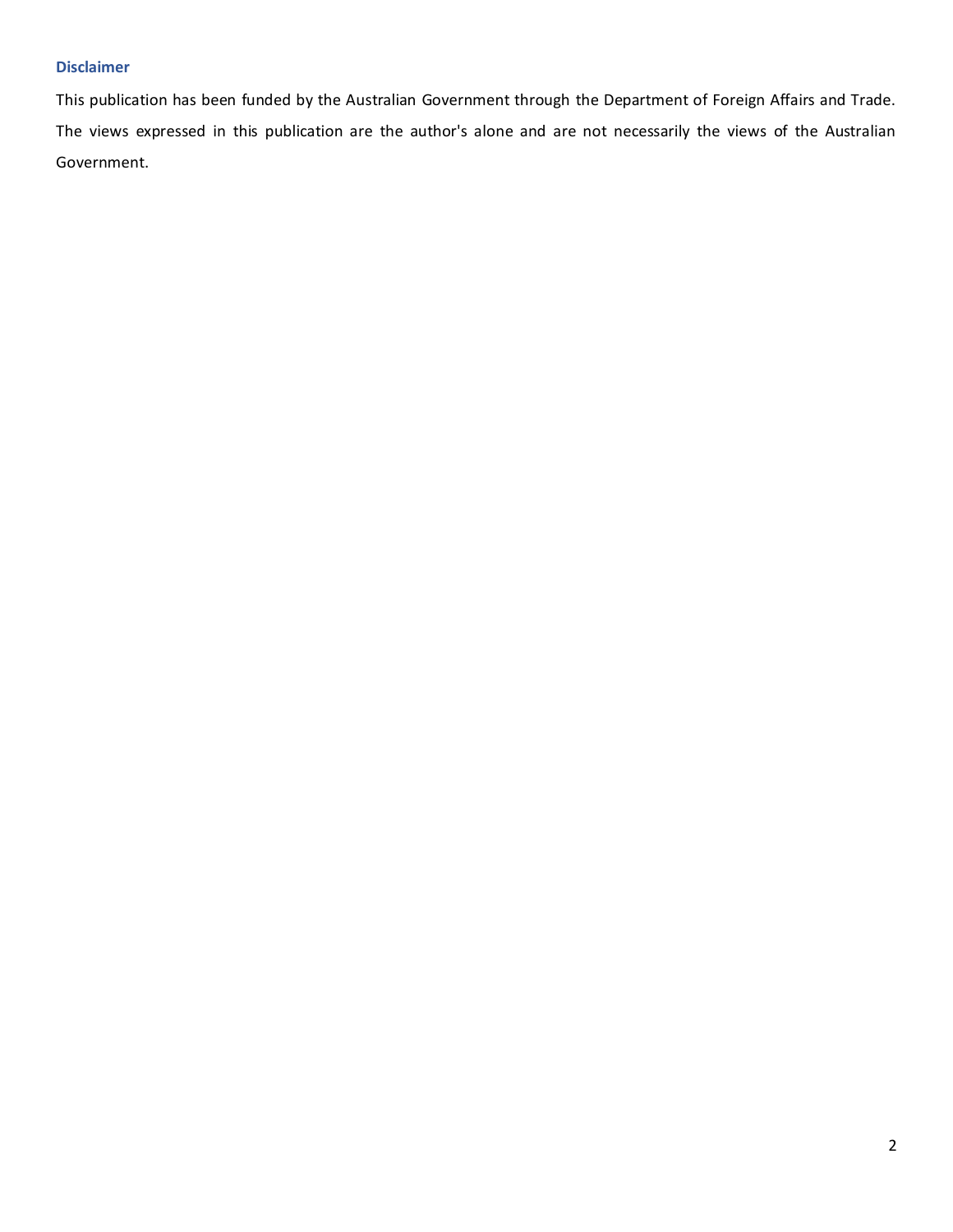# Executive Summary

#### **Introduction**

This report evaluates the Australian NGO Co-operation Programme (ANCP)-supported Camp Management and Preparedness Programme (CMPP) from 2018 to 2021. It examines whether the intended programme goals and outcomes were achieved and if the programme meets the needs of the residents. This evaluation covers all the past and current programme activities which occurred from 2018 to 2021 with the refugee community as the primary stakeholders. There are over 14 distinct activities which are part of the CMPP.

#### **Context**

Since the 2018 evaluation, there have been significant changes in the political climate in Myanmar and the resultant decrease in funding and implications for the CMPP. The programme was running effectively from 2018, until COVID resulted in restrictions of movement in March 2020 which have affected many programming activities. The 2021 Myanmar coup has provided additional insecurities and reactions from residents anxious about their families and potential return. Respondents wanted to express their personal fears and vulnerabilities in light of COVID and the coup, and this evaluation provided a vital opportunity for their voices to be heard and recorded.

#### **Methodology**

The two-person mixed-gender evaluation team commenced the evaluation with a desk review which provided a comprehensive analysis and review of programme documents and data from 2018 – 2021 including some reports from pre-2018 for comparison. These were re-investigated after the research phase to corroborate and triangulate qualitative data. An adaptive, responsive, and flexible approach which kept all stakeholders at the centre of the evaluation design process was chosen to promote participation. Concepts from the Terms of Reference (ToR) were adapted to be culturally appropriate, possible to translate into local languages, and prioritised due to time constraints.

The evaluation team used qualitative methods such as focus group discussions (FGD) and key informant interviews (KII) with all major stakeholders. Quantitative data was collected from reports scrutinized to triangulate or further explain qualitative answers. An initial validation workshop was held with the Karenni Refugee Committee (KnRC) to request permission to conduct this evaluation in camps, to explain the approach, and to discuss and pilot the questions. FGDs were conducted by TBC camp staff with eight small and socially-distanced FGDs held across both camps.

Responses were mapped against key evaluation questions (KEQs) to facilitate coding with responses disaggregated by gender, age, and disability. Purposive sampling techniques were used with the intention to include a broad cross-section of camp residents.

#### **Evaluation**

Responses were disaggregated by gender, age, and disability. Where further disaggregation was possible by ethnicity or religion, this was recorded to add value. Another step in the process of triangulation was a verification workshop on initial findings, held with TBC, AfP and the key stakeholders from the refugee community to obtain feedback, suggestions and responses.

#### **Limitations and Constraints**

The evaluation sample has lower representation of people over 65; and non-dominant religious and ethnic groups. The voices of under 18s are not recorded due to the additional time necessary to follow ethical and safeguarding principles. Very few persons with disability (PwD) participated in the FGDs, partially due to perceptions of what 'disability' is and how PwD can participate. This issue is covered in more detail in the full report. Conducting research virtually/online has limitations because the evaluation team were not able to visit the camps and see the situation in reality, which is a significant shift from the 2018 evaluation methodology.

#### **Respondents**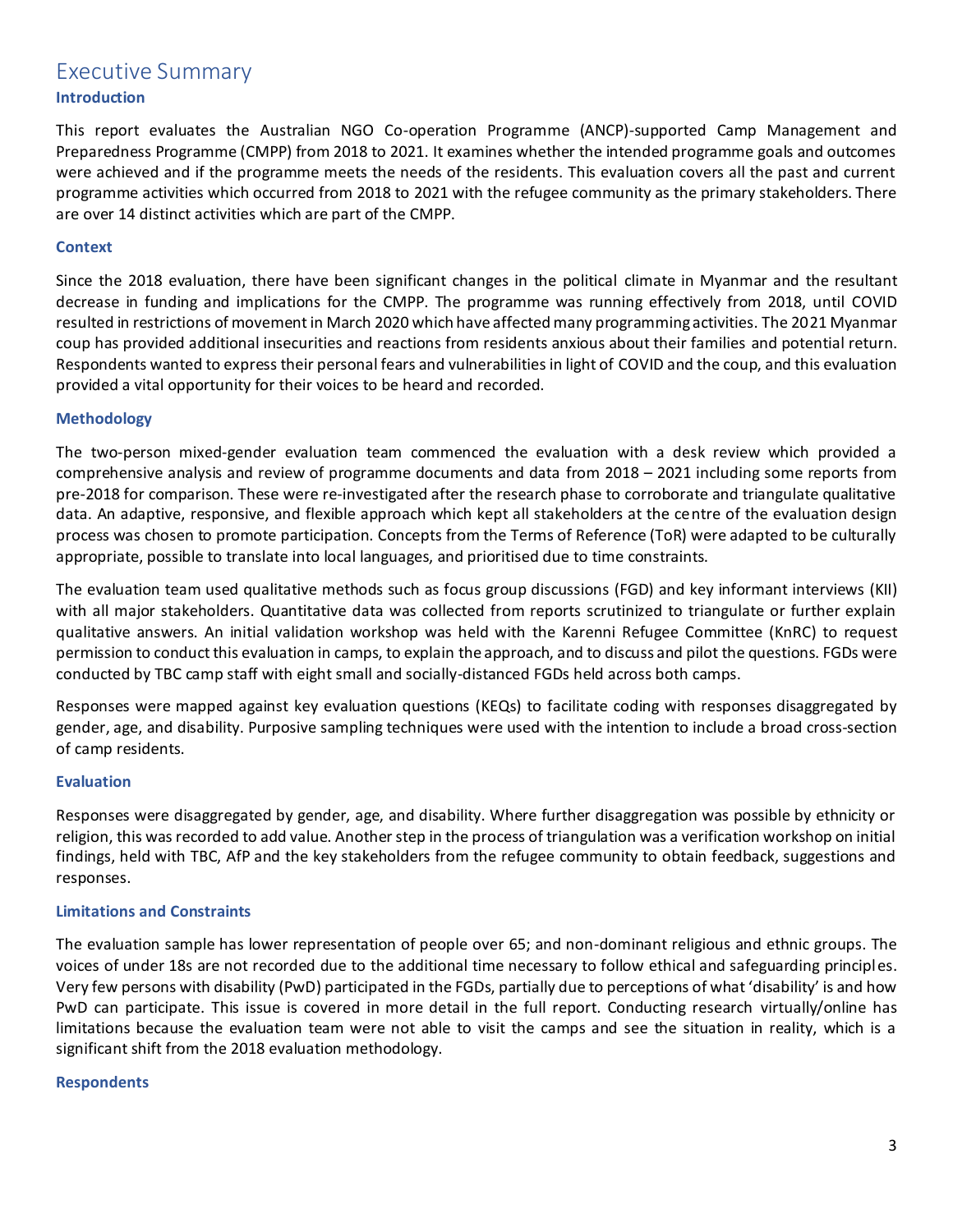The team reached almost 90 participants (45 men, 40 women) across focus groups, KIIs and interviews with international non-governmental organisations and the United Nations High Commissioner for Refugees (INGO/UN). Four KIIs took place in Ban Nai Soi with the KnRC, Site 1 (S1) Camp Committee (CC), the Karenni National Women's Organisation (KNWO) and the Karenni National Youth Organisation (KNYO), and two in Site 2 (S2) with S2 CC and KNWO representatives. KNYO were not available in Site 2 on the day of the KIIs.

Across both camps, 66 people (35 male, 31 female) participated in the FGDs. There were four FGDs in each camp split between men, women, young people (aged 18 – 35), and non-dominant groups, including three PwD. Focus groups were almost split equally between male and female participants. Ethnicity tended to reflect different camps' demographics with non-dominant ethnic groups making up less than 10% of all participants. Similarly, religion was split between the significant Baptist majority across the two camps, with Buddhist and Animist making up approximately a fifth each, or almost 40% of the whole, with Catholics making up just six percent. The 35 – 49 age group made up just over a third of all FGD participants. The two groups which made up 'youth' representation amounted to a significant majority of just over 40% between them with 16 – 24 making up 20% and 25 – 34 making up 21%. Five interviews were conducted with INGOs, including UNHCR.

#### **Findings**

Although the evaluation team established systems for the disaggregation of data, in reality there were few differences in how participants experienced programme activities. Instead, different groups disclosed concerns about specific issues which were not necessarily directly related to programme activities. For example, the women's FGDs discussed reproductive and child health facilities; young people discussed the lack of education and training opportunities, older participants discussed concerns about health centres, and older men discussed livelihood and security concerns.

The devastating impact of COVID restrictions on camp activities and the resultant impact on the mental health of camp residents cannot be underestimated, and the coup has added a severe blanket of fear and insecurity on what were already challenging times. However, it must be noted that there has been a significant positive outcome, a silver lining, which is that camp leaders have stepped up to meet the challenges, exhibited substantial leadership and decision-making capacities, and have worked extremely hard with limited resources to protect, support, and bolster their communities. This has been discussed in several sections below.

#### **Impact**

Strengthening management systems within camps have provided camp leadership with the skills, tools, and confidence to respond effectively to COVID restrictions and these skills promote durable solutions. Future voluntary returns are impossible in the near future as even if the situation in Myanmar stabilises, the fear of the military and the lack of trust in central government will likely take a long time to rebuild before new federal structures are in place and well-tested. As a result of COVID, and more recently, the coup, regardless of disaggregation of results, no participants reported an improved sense of safety and well-being. However, the 'I'm Prepared' evaluation found that in early 2020, many respondents reported an increase in feeling safe which suggests that this was an area of progress pre-COVID, as outlined below (from the 'I'm Prepared' evaluation 2020)

Figure 14 compares responses between 2018 and 2020. Overall, there is a shift towards improved ratings from women for all 3 of the questions. Out of 24 women, there were 7 women who responded they had increased experiences of safety over the 2 years, 11 women had increased experiences of justice, and 9 women had increased experiences of dignity.

Similarly, men's responses showed a shift towards improved ratings for all 3 of the questions (Figure 15). There are different numbers of men compared for each of these questions, because in 2018 a few men did not respond to the question. Out of 20 men, 6 had improved and 2 had reduced ratings of safety. Out of 19 men, 5 had improved and 2 had reduced ratings of justice. Out of 18 men, 6 had improved and 4 had reduced ratings of dignity.

*Figure 1: Change in women's responses for sense of Safety, Justice and Dignity between 2018 and 2020 (I'm Prepared)*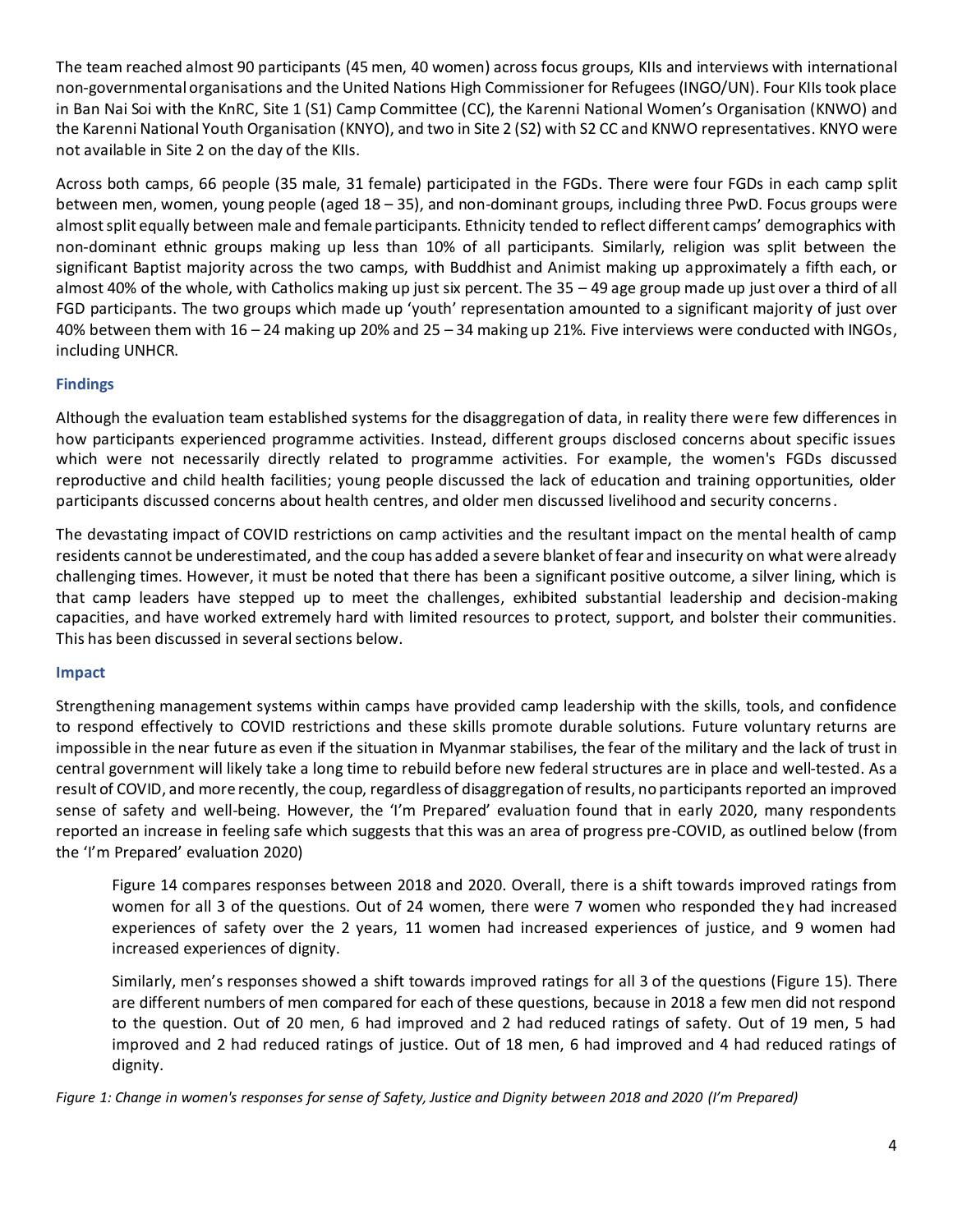

Self-reliance (SR) is a Community-Managed Targeting (CMT) household status in camp and the majority of respondents only understood SR to refer to this rather than a more general sense of independence. Despite this, it was clear that the majority of respondents felt that their self-reliance and independence had reduced since COVID due to restrictions of movement which prevent camp residents working outside the camp. This has led to a significant loss of livelihoods and resulted in TBC increasing the food card values. This affected male and female residents. Livelihood activities such as community gardens were minimised and working outside the camps prohibited.

#### **Effectiveness**

Programme outcomes were significantly impacted by COVID restrictions. However, there was a sense of a positive outcome in that these restrictions empowered camp leadership to make significant decisions about camp safety and security, noted with appreciation by many respondents. In general, the community didn't link information-sharing activities with their capacity, or otherwise, to make decisions, but stated that largely they felt powerless to change the situation under COVID restrictions.

Information-sharing systems were reduced by COVID because the camp leaders, Information Sharing Centres (ISCs) and Community Based Organisations (CBOs) had limited options. ISCs are positively regarded by residents. Although respondents said that the maintenance of loudspeakers had improved, some said they couldn't hear the announcements, and others that they couldn't understand because announcements were only made in dominant languages. Camp meetings were also mentioned positively and many reported that camp leaders always ask for people's views and give them the opportunity to meet individually if necessary. However, as large gatherings are prohibited by COVID restrictions, these have not occurred recently. Although the majority of responses on this issue affected demographics similarly, young people said that although they had the opportunity to have their say, they felt that elders didn't make changes as a result.

#### **Relevance**

The activities and outputs of the programme are consistent with the overall goals and intended impacts. The Mae Hong Son (MHS) Protection Working Group (PWG)'s annual Protection Assessment and design is relevant though it must be regularly updated to reflect the fast-changing current events and situational analyses based on the coup and any security impacts, particularly near Site 2 which is closer to the border. The recommendations which these annual assessments make, and the risks they outline, must also be actioned. Although most programme design is relevant and appropriate, there remain gaps, particularly in terms of provision for young people and PwD. Although it may be beyond the scope of the CMPP, the psycho-social impact of the coup and 18 months of COVID restrictions in addition to protracted encampment must be considered in terms of responding to local needs and priorities, as the Royal Thai Government (RTG) has imposed strict measures around the camps which curtail livelihood opportunities for camp residents. Many respondents requested some freedom of movement identification cards to support livelihood opportunities when restrictions ease. The types of permits allowing legal access to work opportunities outside of camp weren't specified by respondents, as this is in the hands of the responsible Thai authorities, but clearly the longer-term and more geographically-broad access that permits allow would strengthen residents' livelihood options and security.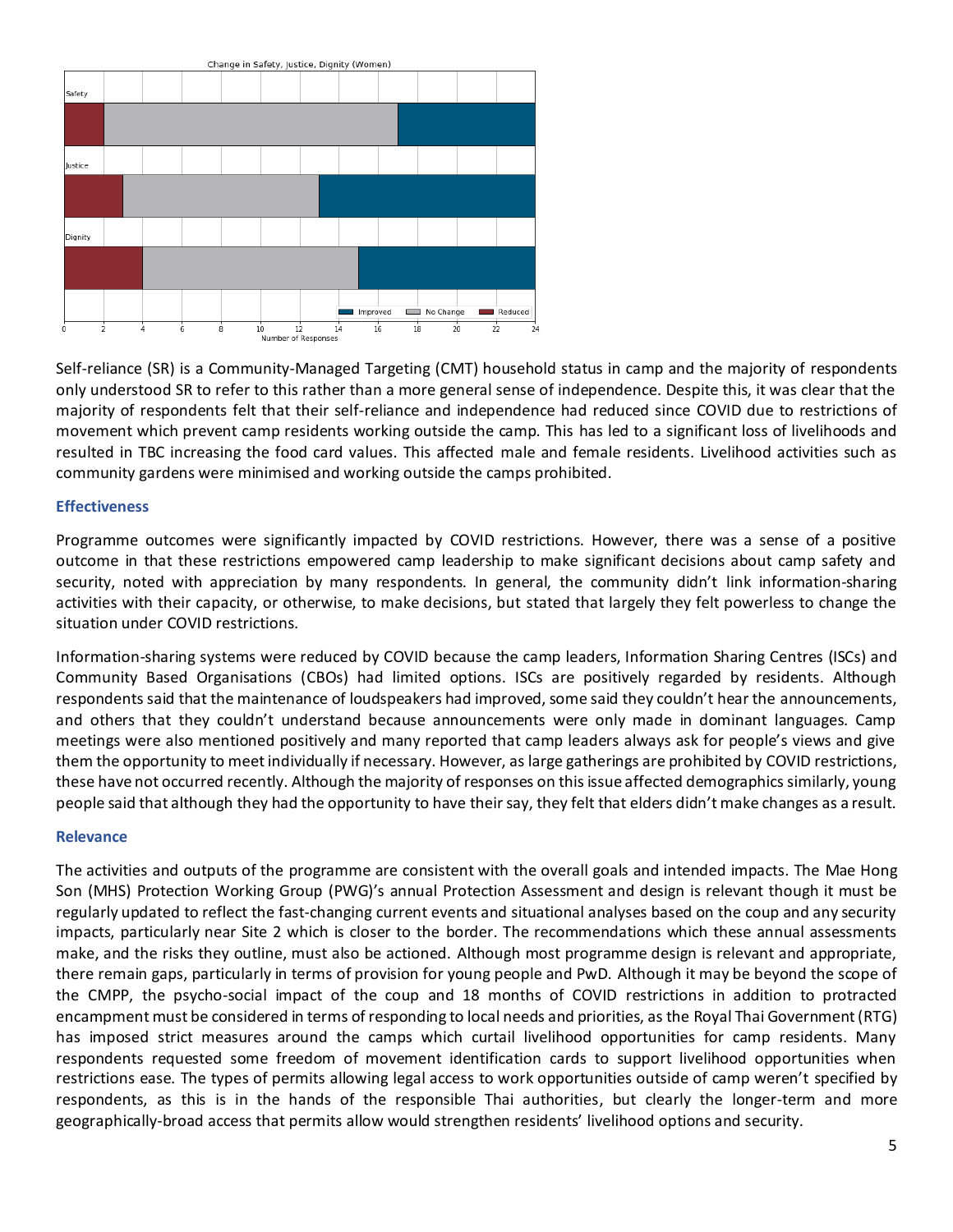It was felt that TBC could share information in a more timely manner. For example, information about meetings with camp leaders; COVID updates and numbers of infections in Thailand; updates on the coup situation in Myanmar should all be shared with residents as close to immediately as possible (although the evaluators understand TBC is not the lead agency for the health sector). There have been improvements in internet access in the camps, some supported by the CMPP, but these still do not permit all residents to access information as instantaneously as expected and many participants discussed the fear of fake news and rumours spreading before fact-checking was possible. Residents were mostly satisfied that CMPP took account of their needs and culture.

#### **Coherence**

The partnership model provides residents with empowering opportunities to lead their communities and provide culturally appropriate responses for the populations which support the achievement of programme objectives. This camp leadership model and the strong and well-trusted relationship with TBC was often commented on in this research, particularly regarding TBC's responsiveness and flexibility to respond to the community's needs. COVID forced partners to take up more responsibilities and hopefully this strengthening of leadership will be encouraged to continue post-COVID.

The partnership between AfP and TBC contributes to programme outcomes due to continued, reliable, and consistent funding since 1989 which provides residents with some security which is an invisible, but vital, backdrop to the success of programme activities.

#### **Conclusion**

The ANCP CMPP evaluation 2021 took place in a challenging context. The impact of COVID restrictions and border lockdowns not only affected findings on the role of camp management in recent years but also the methodology of the research itself.

Overall, all groups of stakeholders were highly appreciative of the Camp Management model and programme, with little divergence between them. In particular, stakeholders recognised the ability of camp leaders and CMPP camp-stipended staff teams to adapt to the sudden change in the wider setting brought on by the COVID pandemic and to take initiatives necessary to protect communities through regulatory and procedural measures despite the ongoing reductions in human, service, and financial resources during the reporting period.

The programme has been adapted to meet the short-term challenge (with robust and widely appreciated technical support from TBC). CMPP camp-stipended staff teams and CBOs mobilised their limited resources, including establishing new domestic co-ordination mechanisms, and reached further into the camp communities which has promoted greater beneficiary participation.

At the same time, longer-term objectives of the CMPP continue to be pursued, including good governance, equitable access to services, and representation and accountability. However, pillars such as self-reliance and livelihoods, preparedness for return, and inter-stakeholder co-ordination have been severely curtailed in the immediate term. These are resulting in significant secondary impacts, such as reported reductions in levels of emotional health and increases in gender-based violence (GBV).

In summary, the CMPP continues to demonstrate its suitability and effectiveness in managing the Karenni camp communities in line with the TBC-AfP-ANCP programme goals and intended outcomes, and the recent COVID pandemic illustrates its ability to respond and adapt in appropriate and timely ways to meet the needs of its constituents and relevant authorities. Despite the short-term reduction in practical co-ordination with agencies, the CMPP has shown abilities to further assume its leadership role. Nevertheless, considering the overall lack of official recognition and lack of security of the indigenous refugee leadership model, the continued robust co-ordination with, and support of, UN/INGOs is vital to ensure the ongoing and rightful protection of the camp populations to ensure their needs are not forgotten or minimised while the focus is on responding to ongoing instability inside Myanmar.